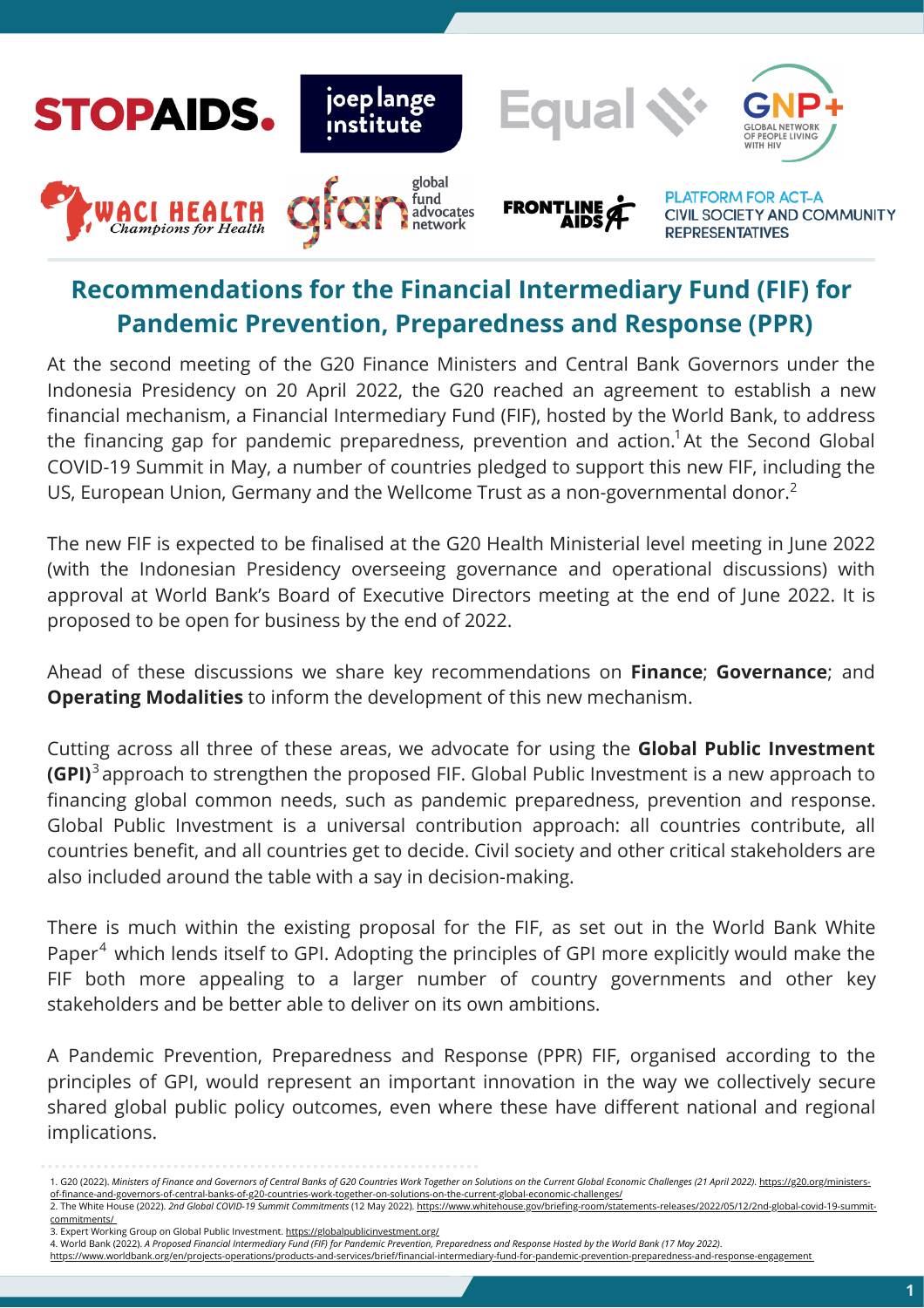#### **Key elements of a GPI FIF.**

In GPI all countries come together to determine global public policy objectives and to decide how contributions should be allocated to best meet agreed priorities. Through representation in the governance structure, all countries would have an equal voice and all would be treated be treated as co-contributors and decision-makers alike

1. Pay-in

Countries at all income levels make fair-share contributions. Low-income countries would be net beneficiaries but still contribute something. Contributions are additional to ODA. 2. All decide

A new innovative governance structure, designed and endorsed before the fund's launch, would ensure contributing countries (regardless of income group) and civil society and communities are all represented with seats and votes. This body or bodies would hold ultimate decision-making powers alongside scientific and technical advisory groups.

3. Pay-out

A GPI structure does not require establishing additional new entities, or otherwise changing the operation of any FIF-type fund. The change centres upon the governance structure itself. Payout would assign funds to wherever they could make the greatest impact in meeting pandemic preparedness needs.

## **Finance:**

In contrast to existing ways of financing common objectives internationally, GPI includes all countries as contributors. This could include in-country and transfer spending, as well as globally assigned outcomes such as digital infrastructure, regulatory harmonization and regional manufacturing capacity, and coordination across these elements in meaningful dialogue with public health experts and civil society guidance so as to best meet overall global PPR needs.

The GPI approach could prioritise funding across four main categories of PPR spending, for example:

- 1. Prevention
- 2.Health systems resilience
- Access 3.
- 4.Coordination

In this approach, countries at different income levels would, in effect, resource different parts of the overall arrangement. But they would all benefit from public safeguards and predictability in the event of a pandemic. This would help even up the overall level of PPR capacity across the geographic and thematic areas that need to be mobilised to prevent and respond quickly and effectively to outbreaks of viruses of pandemic potential. It would also ensure that countries which needed the greatest assistance received this first: e.g. via trained personnel on the ground.

### **Governance:**

Across the global health architecture, organisations and mechanisms must evolve their governance structures to be more reflective of the changing reality and understanding of the global health landscape to ensure a stronger and more equal representation. This will facilitate the global health community to make better, more informed decisions because all key actors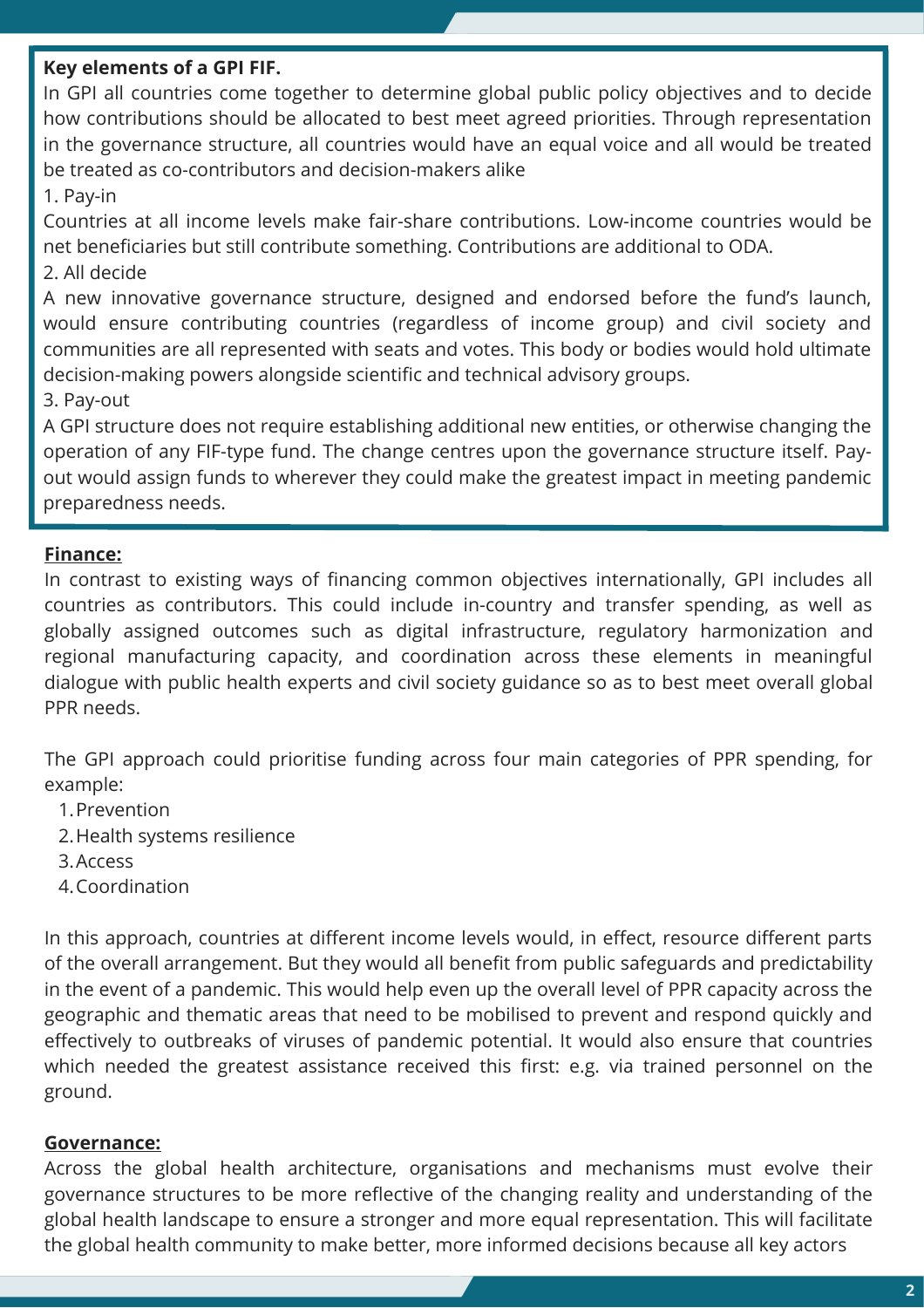will be at the table to find agreement on a more equal basis. The new FIF has an important role in ensuring it does not simply mirror existing economic and political power structures in the world, instead embodying the concept of leave no one behind, breaking down rather than reinforcing power inequalities. In order to do this, the FIF must implement an inclusive governance structure with full participation of low- and middle-income countries, moving away from what the WHO Council on the Economics of Health for All has recognised as a 'one dollar, one vote' to a more inclusive approach that involves 'one stakeholder, one vote', with representation from high-, middle- and low-income countries, key international and regional institutions $^5$  and civil society and communities.

The current FIF proposal remains insufficiently inclusive of most countries and other key stakeholders. **This matters for three reasons that, if unaddressed,** *could undermine the objectives* **the FIF seeks to meet**:

- Countries, with their populations, are the primary stakeholders in such a fund and yet many 1. countries will at present find little opportunity for meaningful participation. As we now know, no country is safe until all are safe.
- Effective PPR itself relies upon equitable prevention, preparedness and response secured at 2. a minimal level in all geographies, again requiring a more diverse and inclusive country engagement.
- 3.The need to ensure effective decision-making *on* PPR, whose function is to meet global needs, requires a global frame of decision-making. An inclusive governance body that includes the voices and votes of all key stakeholders, particularly those with the least power but who are most affected by the decisions made, will ensure that decisions reached reflect all perspectives and are therefore most likely to have the most positive impact.

To achieve these objectives, we propose the following:

## **1. Innovation to existing and proposed board structures for country representation:**

- A more representative grouping of constituencies, tied to a meaningful voice within the Board, could be achieved through establishing a fair share model and providing countries meeting their fair share contribution in their income bracket with the right to be represented.
- The number of board seats allocated through this mechanism could be limited to 12-15 groups to maintain the effectiveness and nimbleness of decision making. If more than one country in a given category would meet the required threshold, the countries would select one of them to represent them in the board on a rotational basis. In this model contributing countries would only compete for board seats with countries of a similar income group but not with the countries that represent the small group of traditional donors with the highest per-capita income.
- The other contributors would be organized in an investors council so that all countries will have access to all information and be consulted on major strategic decisions. The Board would still be the primary organ in which the FIF reached decisions but would provide the much-needed incentives for all countries to contribute to the sustainable financing of the FIF.

<sup>5.</sup> WHO Council on the Economics of Health for All. 2022. *Building an inclusive global fund to address pandemic preparedness and response beyond COVID-19: policy principles and strategic considerations* [\(19 April 2022\). https://www.who.int/publications/m/item/building-an-inclusive-global-fund-to-address-pandemic-preparedness-and-response-beyond-covid-19--policy](https://www.who.int/publications/m/item/building-an-inclusive-global-fund-to-address-pandemic-preparedness-and-response-beyond-covid-19--policy-principles-and-strategic-considerations)principles-and-strategic-considerations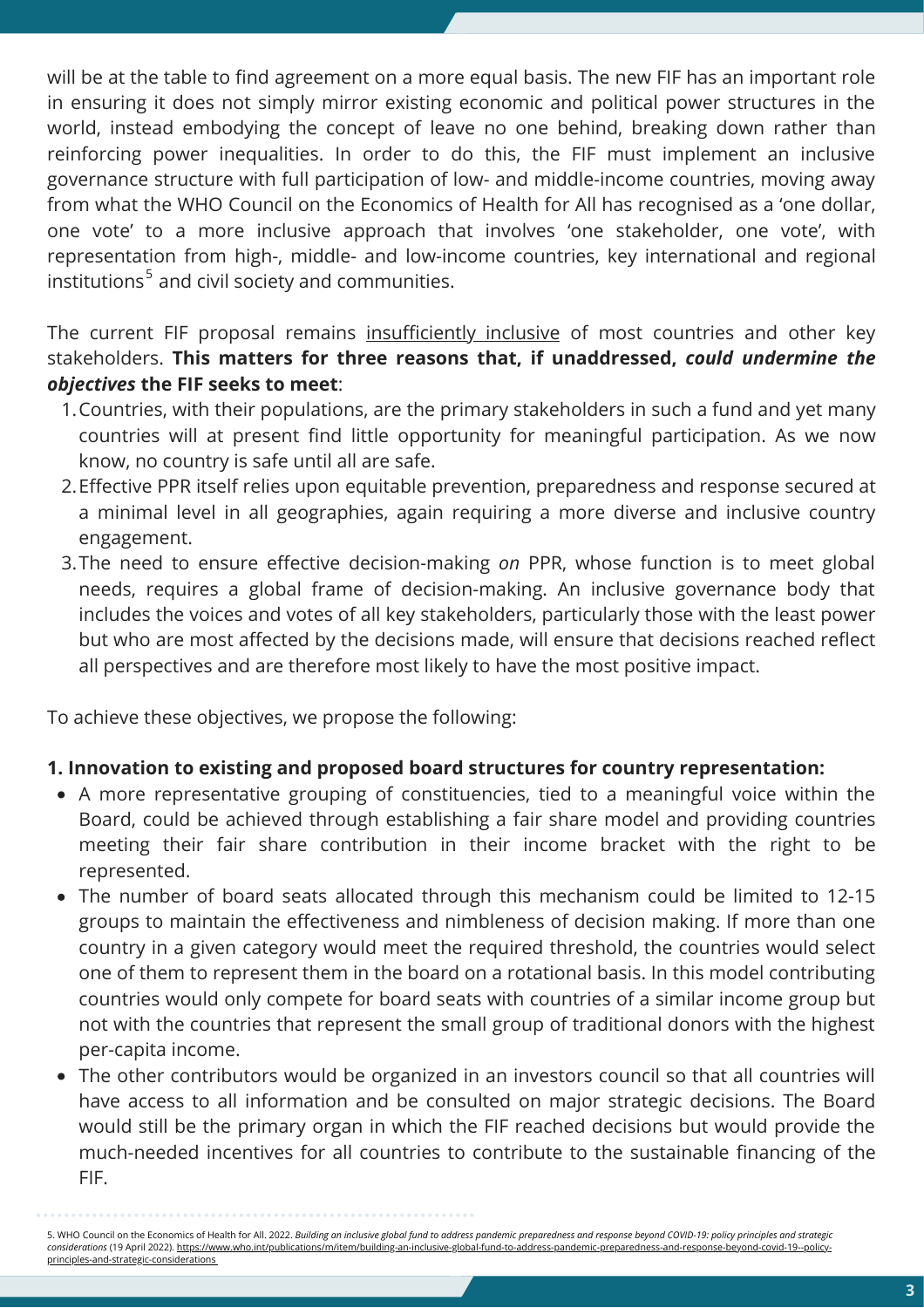## **2) Adherence to existing global norms in civil society and community representation in governance and decision-making**

Civil society and communities are recognised across most global health bodies as critical partners in the global health architecture and must be formally represented in governance and decision-making processes as well as technical areas of work. The new FIF must ensure meaningful participation of civil society and communities in its Board and all decisionmaking processes. This means there must be permanent representation of civil society and community constituencies in the Board, provision of voting rights and funding to constituencies to support engagement with broader civil society and communities. $^6$ 

The current FIF proposal envisions an observer pool which 'could be broadened out, as needed, to include other multilateral institutions, civil society organizations (CSOs) and/or the private sector'. $^7$  An observer role would be insufficient to ensure meaningful engagement of civil society and communities. The side-lining of civil society and communities in an observer role ignores the strength they have at national, regional and international levels in all areas of health which will have a negative impact on pandemic preparedness and response mechanisms. Civil society and communities have played a key role in the COVID-19 response $^8$ with networks of people living with and affected by HIV and other diseases regularly gathering evidence to better understand lived experiences, and problems identified by members of their communities. These networks understand how to frame and deliver prevention messages and work with donors and governments to ensure that policies and services are put in place to address these challenges. $^9$ 

The importance of formal representation of civil society and communities in governance structures is well recognised by organisations including the Global Fund to Fight AIDS, Tuberculosis and Malaria (Global Fund), Unitaid, GAVI, GFF and others. The Global Fund currently has three civil society delegations each with a vote (Communities Delegation, Developing Country NGO Delegation and Developed Country NGO Delegation)<sup>10</sup> and Unitaid currently has two delegations each with a vote (Communities Delegation and NGO Delegation).<sup>11</sup> The structure at Global Fund and Unitaid also highlights the critical importance of recognising the right to self-representation and distinct voice of communities in governance and decision-making processes. The importance of formal representation is also recognised by other FIFs hosted by the World Bank, including the Global Partnership for Education Fund with 3 seats (6 members) from the civil society organizations constituency, including teachers on their Board of Directors, $^{12}$  and the Independent Panel for Pandemic Preparedness and Response (IPPPR) in their proposal for a Global Health Threats Council with three civil society representatives in the proposed membership of 18 members of the Council. $^{\rm 13}$ 

Whilst the new FIF is not expected to be a new multilateral organisation or legal entity, it must ensure meaningful and formal representation of civil society and communities within its

<https://www.worldbank.org/en/projects-operations/products-and-services/brief/financial-intermediary-fund-for-pandemic-prevention-preparedness-and-response-engagement> 8. UNAIDS (2021). [Holding the line: communities as first responders to COVID-19 and emerging health threats.](https://www.unaids.org/sites/default/files/media_asset/holding-the-line-communities-first-responders_en.pdf) https://www.unaids.org/sites/default/files/media\_asset/holding-the-line-communities-

<sup>6.</sup> STOPAIDS, Aidsfonds, Civil Society Sustainability Network and Frontline AIDS. 2020. *HIV, Universal Health Coverage and the future of the Global Health Architecture: A civil society discussion paper on key trends and principles for evolution.* <https://stopaids.org.uk/resources/global-health-architecture/>

<sup>7.</sup> World Bank (2022). A Proposed Financial Intermediary Fund (FIF) for Pandemic Prevention, Preparedness and Response Hosted by the World Bank (17 May 2022).

first-responders\_en.pdf 9. GNP+, ICW, Y+ Global (2020). *[Living with HIV in the time of COVID-19: Report from a survey of networks of people living with HIV](https://gnpplus.net/resource/living-with-hiv-in-the-time-of-covid-19-report-from-a-survey-of-networks-of-people-living-with-hiv/)*. https://gnpplus.net/resource/living-with-hiv-in-the-time-of-covid-19-report-from-a-survey-of-networks-of-people-living-with-hiv/

<sup>10.</sup> The Global Fund to Fight AIDS, Tuberculosis and Malaria. <https://www.theglobalfund.org/en/board/>

<sup>11.</sup> Unitaid. <https://unitaid.org/about-us/governance/#en>

<sup>12.</sup> Global Partnership for Education. <https://www.globalpartnership.org/who-we-are/board/board-members>

<sup>13.</sup> Independent Panel for Pandemic Preparedness and Response (2021). *Covid-19: Make it the Last Pandemic*. <https://theindependentpanel.org/mainreport/>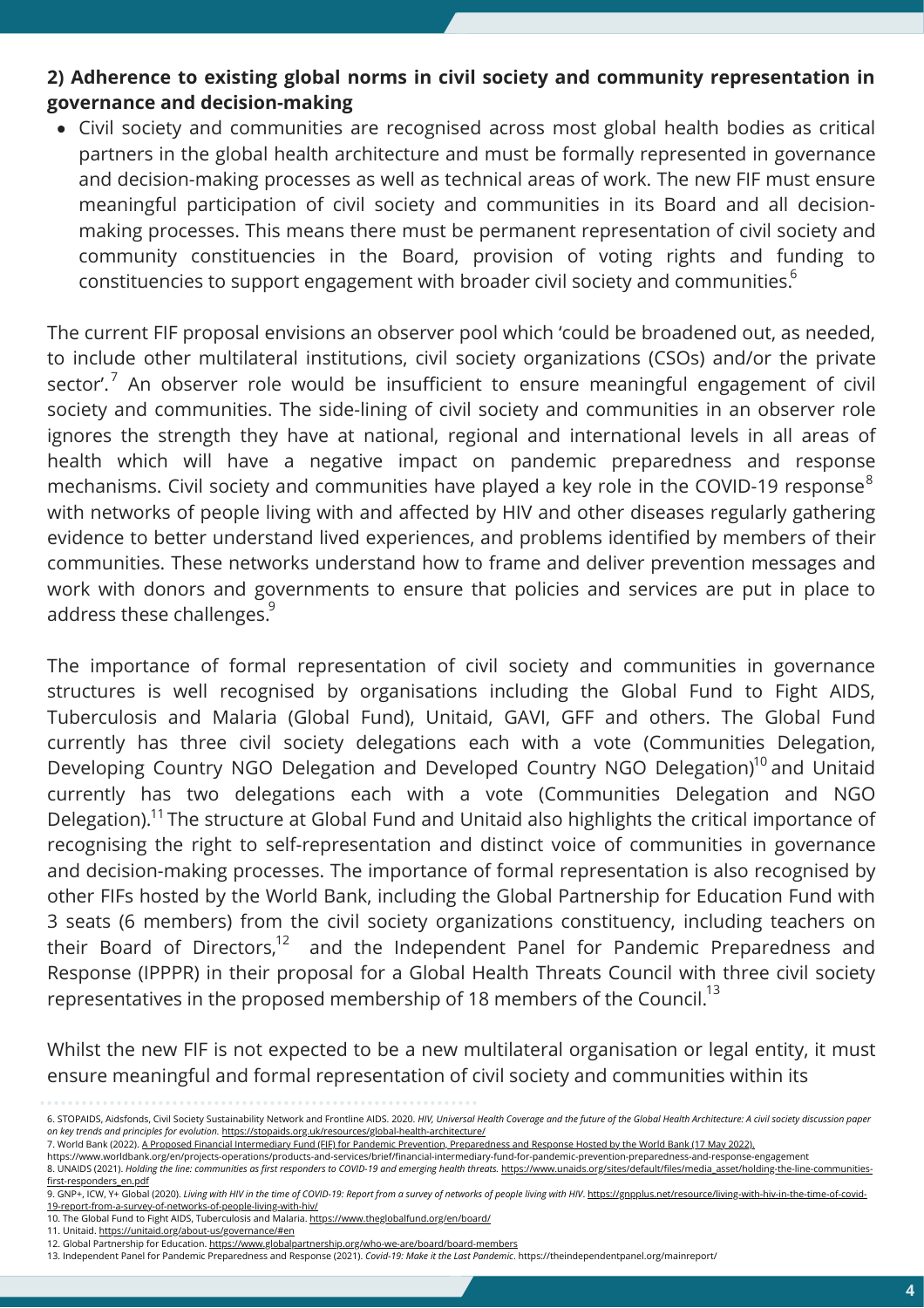governance in particular. This is demonstrated by the Access to COVID-19 Tools Accelerator (ACT-A) which includes civil society and community representatives across each of its pillars and in its Facilitation Council.

In order to ensure an inclusive governance and decision-making process, WHO, World Bank and government must co-develop the operations and governance of the new FIF with a broad range of actors, including civil society and communities. With agreement in June on the outline principles of an all-contributor and inclusive governance approach, the months immediately following could be used to co-create, with governments and civil society stakeholders, the detailed structures and decision-making processes that would determine how the FIF operates. In particular, the principles of GPI could provide a way to incentivise broader country participation and contributions to the FIF as well as to enable more effective decision-making. By further developing the governance of the FIF, from June onwards, in line with the principles of GPI that have already been road-tested by governments, academics, civil society actors and others, an innovative solution to the challenges of the 21st century could be found that moves beyond the 20th century constraints of the donor-recipient model. Co-creation is at the heart of this, and provides the key to providing a meaningful, dynamic, and effective arrangement.

## **Operating Modalities**

A Pandemic Preparedness FIF, organized according to the principles of GPI, would represent a major innovation in the way we collectively secure shared global public policy outcomes, even where these have different national and regional implications. Implementing such an approach in a way that is politically feasible will require building upon existing infrastructure where possible, using the principles of GPI to incentivise countries to participate and creating trust in the system via a process of co-creation. It will also require building upon the lessons and experience of other Financial Intermediary Funds at the World Bank, such as the Global Fund.

The requirement of a World Bank policy waiver, subject to a risk-based review, for global and regional organisations beyond Multilateral Development Banks and UN agencies outlined in the White Paper, $^\mathrm{14}$  must not be a barrier to organisations that have played a key role in the COVID-19 response, and support community-led health systems such as Global Fund, Unitaid, FIND, Gavi and CEPI.

## **Recommendations for the new FIF**

- WHO, World Bank and governments work with civil society and communities to co-create the operations and governance of the new FIF
- The FIF implements a governance structure that recognises, and ensures the meaningful participation of countries at all income levels
- The FIF implements a governance structure that recognises, and ensures the meaningful participation of civil society and communities including:
	- Permanent representation
	- Voting
	- Funding to support engagement with broader civil society and communities

14. World Bank (2022). *A Proposed Financial Intermediary Fund (FIF) for Pandemic Prevention, Preparedness and Response Hosted by the World Bank (17 May 2022).*

<https://www.worldbank.org/en/projects-operations/products-and-services/brief/financial-intermediary-fund-for-pandemic-prevention-preparedness-and-response-engagement>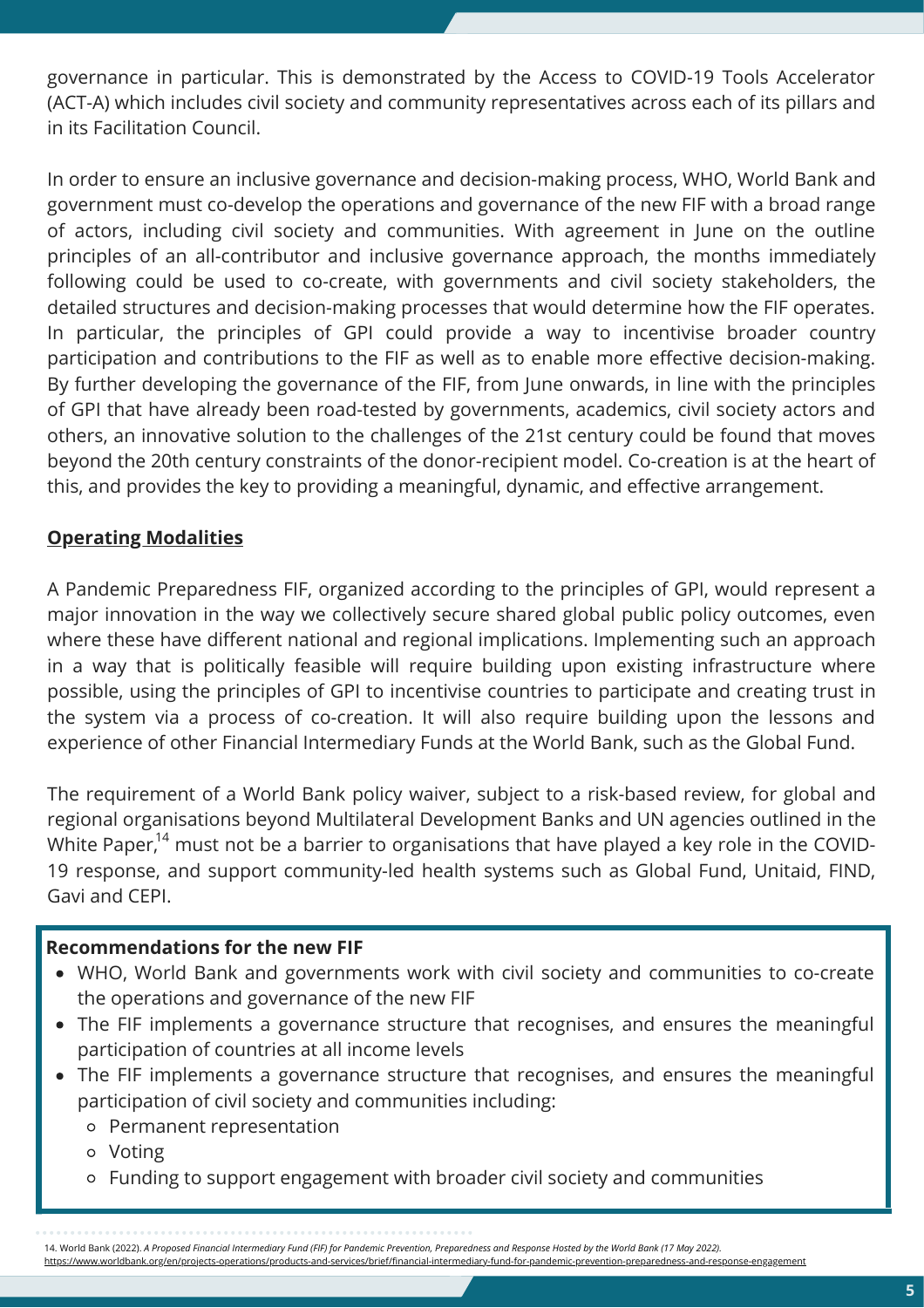#### Endorsed by:

*Organisations*

ACADI Cameroon Advocacy Network Africa (AdNetA), United States Africa Japan Forum, Japan African Coalition on Green Growth, Uganda Afrihealth Optonet Association (CSOs Network)/Society for Conservation and Sustainability of Energy and Environment in Nigeria (SOCSEEN), Nigeria AfroPHC- African Forum for Primary Healthcare being signed in Kenya; HQ- South Africa Ageing Nepal Aidsfonds, The Netherlands Alliance for Public Health, Ukraine Alliance for Sustainable Development Organization (ASDO), Rwanda Ashar Alo Society (AAS), Bangladesh association de develeppement sanitaire et la promotion sociale, Burkina Faso Association For Promotion Sustainable Development, India Association of Concerned Africa Scholars (USA) Blossom trust, India Christian Action for Development & Support (CADS), South Sudan Center for Indonesia's Strategic Development Initiatives, Indonesia Centre International de Formation en Droits Humains et Développement Durable (CIFDH/DD), République du Congo Christ Soldiers Foundation, Ghana Christian Aid, United Kingdom COALITION ACTION FOR PREVENTIVE MENTAL HEALTH KENYA Coalition Action For Preventive Mental Health Kenya Cordaid, Netherlands CSYM HUDUMA\*MEN/MEM COALITIONS TANZANIA Dcenturyvibes Global International Foundation, Nigeria Development Initiatives Global DUKINGIRE ISI YACU, Burundi Eastern Africa National Networks of AIDS and Health Service Organizations (EANNASO), Tanzania Engineering Association for Development and Environment - EADE Iraq Equal Africa, South Africa FIND, Switzerland Foundation for Integrated Care, Nigeria Friends of the Global Fight Against AIDS, TB and Malaria, USA

FUNDACION HUESPED, Argentina Fundación Manitas Amarillas, Colombia Girls Advocacy Network-Ghana Global Fund for Community Foundations, South Africa Global Nation UK Golden Change for Concerned Youth Forum, Nigeria Harm Reduction International, United Kingdom Harmony Consultancy Firm, Nigeria Hope for Future Generations, Ghana InciSioN Somaliland Initiative for Covid-19 Eradication, Prevention and Sensitization, Nigeria International Treatment Preparedness Coalition Global (ITPC), South Africa International Treatment Preparedness Coalition Latin America and Caribbean ITPC-LATCA, Guatemala International Youth Council-Yemen (IYCY), Yemen INUKA SUCCESS YOUTH ORGANIZATION, KENYA ITPC-MENA, MENA REGION (Based in Morocco) ITPC-South Asia, India Korean Advocates for Global Health, Korea Kpangbama Farmers Investment, Sierra Leone Living In Good Health Today, Haiti Mayittah Group, Zimbabwe Most At Risk Populations' Society in Uganda (MARPS In Uganda), Uganda NGO-Ayandeh Sazan Fardaye Iran Organisation For Health In Sustainable Development, Cameroon Palliative Care Association of Uganda (PCAU), Uganda Pandemic Action Network, United States Paneer HIV positive women network trust, India Partners In Health, United States Partnership for Sustainable Development (PaSD), Liberia Peace Foundation Pakistan People living with HIV/AIDS(PLAS) LYANTONDE-UGANDA PharmAccess Group, The Netherlands Positive Women Together in Action, Eswatini Public Health International Consulting Center (PHICC), Cameroon R2H Action [Right to Health], United States Rainbow TB forum network, India Rare Care World, Nederland Réseau Accès aux Médicaments Essentiels (RAME), Burkina Faso